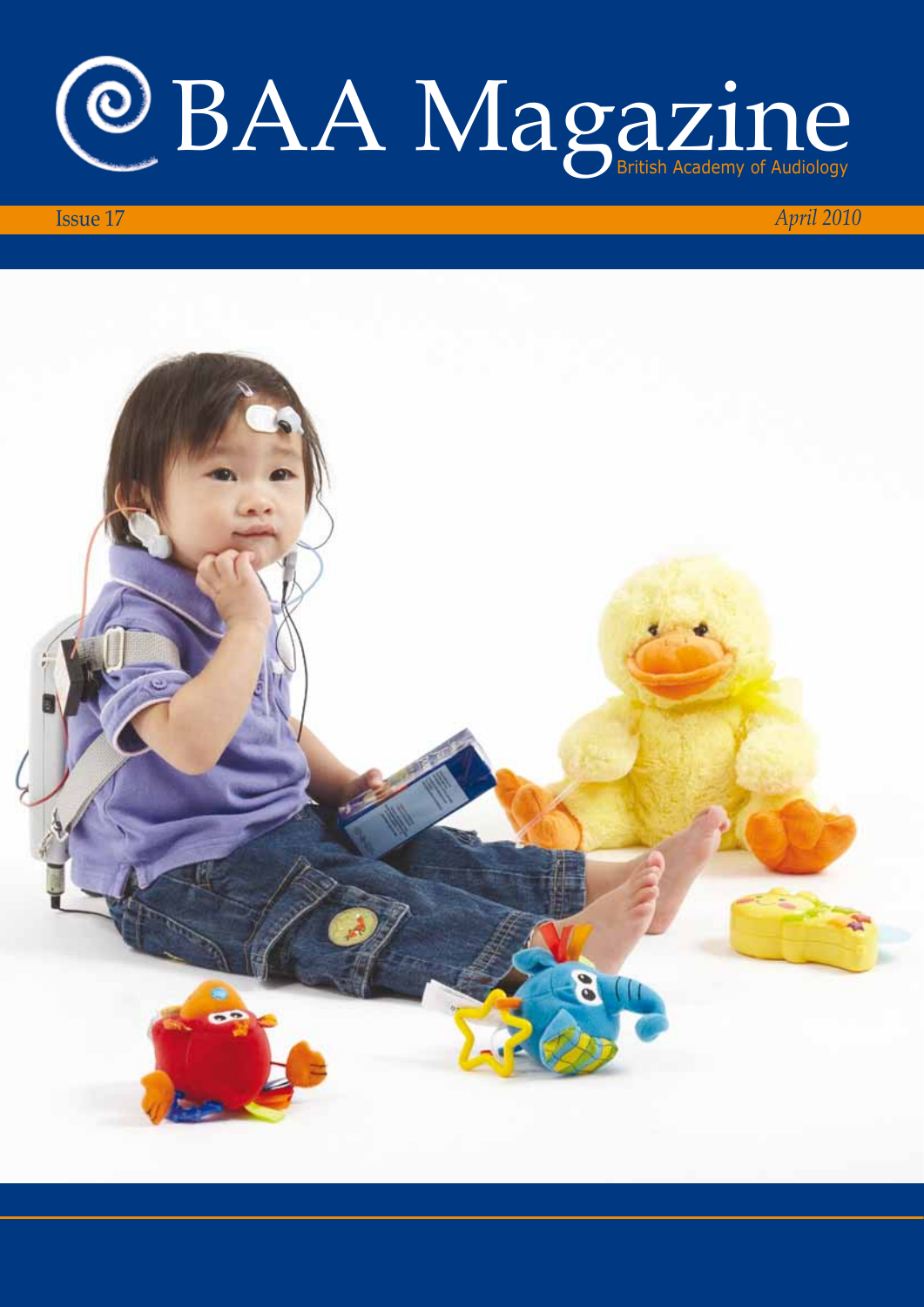# Advanced ABR Technology: Eliminating the need to sedate children

*Isaac Kurtz, Rose Nishiyama & Patricia Tedesco, Vivosonic Inc, Ontario, Canada* 

Isaac Kurtzsaac Kurtz



Clinical evidence confirms that with recent technological advancements, ABR without sedation is a viable and practical alternative to conventional ABR practices. While ABR measurement often requires sedation and/or anaesthesia to minimise the muscular activity of infants and young children<sup>1</sup>, interest in a safe and effective alternative is increasing.

An ABR assessment is valuable for estimating hearing thresholds of infants and young children, and for assessing suspected retrocochlear auditory dysfunction. A considerable disadvantage, however, is the use of sedation and/or anaesthesia to obtain clear ABR recordings. Sedation and anaesthesia are associated with medical risks to patients<sup>2,3</sup>, parental concern, scheduling delays, increased time and costs and specialised resource demands.

#### **Clinical Implications**

Recent experiences with non-sedated ABR indicate that clinical effectiveness and efficiency can be significantly improved by this approach.

Hall and Sauter (2010)<sup>4</sup> state that ABR testing without sedation is *clinically feasible and valuable*. In their recent study, ABR testing without sedation was performed on 103 children in a resting state using the Vivosonic Integrity™ system with a conventional test protocol. The availability of the non-sedation option led to the following findings: enabled timely management decisions for more than 90% of the cases; reduced the need for ABR assessment with sedation or anaesthesia by 66%; reduced the cost of performing an ABR by at least 85%; and significantly reduced the wait time for an ABR assessment from more than 2 months to less than 3 weeks.

According to Sebzda (2010)<sup>5</sup>, the introduction of non-sedated ABR has significantly reduced wait times for an ABR assessment from 5 or 6 months to 1 week. Of 124 ABR tests performed with the Vivosonic Integrity™ system, 110 were completed successfully without sedation. In general, the clinic identified improved patient safety, parent satisfaction and scheduling (including releasing time for other appointments) as major benefits. One unexpected benefit was the impact on newborn hearing screening. The ability to test awake newborns who had failed their screening eliminated the need for follow-up appointments and provided parents with same-day results.

#### **About the Technology**

The combination of new signal processing technologies, improved amplifier design and wireless capabilities of the Vivosonic Integrity<sup>™</sup> system make it possible to conduct ABR testing without sedation.

*Signal processing.* Whereas a conventional ABR system rejects responses contaminated by artifact, Integrity combines a proprietary method of adaptively estimating the noise in each response with the method of Leski<sup>6</sup> to weight *each and every* response, resulting in an ABR with minimum probability of error. This technique is known as Linear Minimum Mean-Square Error Filter, or Kalman-weighted averaging.7,8

*In situ amplification.* The patented Amplitrode® design amplifies the ABR signal at the recording electrode site with no intervening wire. In addition to minimising the electromagnetic interference picked up by

> lead wires in conventional amplifiers, in situ amplification minimises the effects of motion artifacts that contaminate ABRs when wires move about freely.

> *Wireless recording.* Wireless communication between the VivoLink™ and the computer allows a baby to be held or strolled during testing. In addition, it provides convenience and flexibility by allowing active young patients the freedom to play quietly or roam about while testing is in progress.

#### **New Frontiers**

**Teleaudiology.** Without the need for an OR and specialised personnel, ABR without sedation enables essential hearing diagnostics in rural communities. A natural progression, and a current trend, is to deliver these services via tele-audiology.

**Adult and difficult-to-test patients.** The advantages of non-sedated ABR technology are most often associated with paediatric assessments. However, the technology is considered a valuable tool to assess retrocochlear auditory dysfunction in adults<sup>9</sup>, and the hearing of persons who cannot provide reliable behavioural responses.